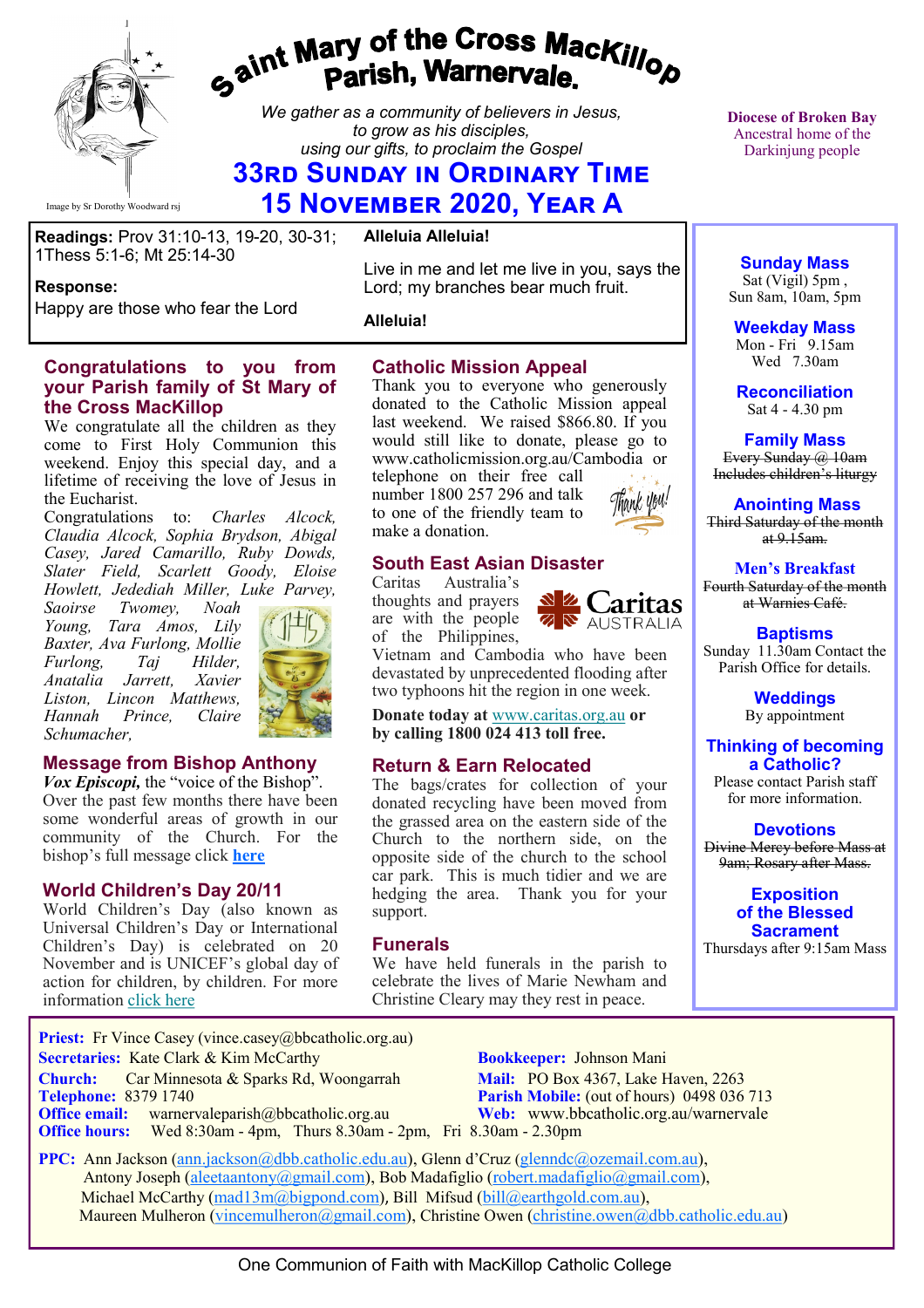#### **November Prayer Cards**



Small prayer cards are available at the back of the church. Please write down the names of anyone for whom you would like Mass offered and place the card in

the basket at the base of the altar. All November Masses will be offered for these loved ones.

#### **Social Justice**

#### **Mental Health & Community**

Historically western societies have publicly shamed, banished, incarcerated, tortured, or executed people suffering from mental illness. St John of God, a 16<sup>th</sup> century Spanish saint who set up a specialised hospital for the mentally ill, treating them with charity and love.

Until the late  $20<sup>th</sup>$  century in this State the mentally ill were institutionalised, sometimes treated cruelly and forgotten. Our laws deprived them of most of the legal rights available to all other citizens, describing them by the pejorative term "lunatics".

Nearly forty years ago all such institutions were closed and mentally ill patients began to be treated within the community.

We still have disjointed and complex service systems that are difficult to navigate. Gaps between primary health care and acute care mean that people are falling through the system. They are the ones whose mental ill-health is too complex for general practitioners yet not severe enough to access limited specialist support and after-hours care.

**Our next meeting is on 17 November at 2.30 pm. All are welcome.**



*Social Justice Committee Warnervale Catholic Church*  **[www.marymackillopsocialjustice.word](http://www.marymackillopsocialjustice.wordpress.com) [press.com](http://www.marymackillopsocialjustice.wordpress.com)**

#### **Pope Francis' Prayer Intention for November**

**Artificial Intelligence**

We pray that the progress of robotics and artificial intelligence may always serve humankind.

#### **Catholicism**

After this course was enjoyed several years ago, it is being presented again, continuing on Monday 16 November at 7pm and on successive Mondays.

The series explores the whole faith in light of the Transcendental Virtues – Truth, Goodness and Beauty. The beauty of the filming makes these very attractive, visible and presents examples from all around the world. Bishop Barron's commentary illustrates the points very well. You will be most welcome to attend any or all sessions.

Any questions, call Terry Pate 0408 973 316.

## RENOVATION

*"Parishes across the world have been impacted by the current crisis and the future remains fragile and uncertain.* 

The new Divine Renovation Australasia ministry will offer a Zoom webinar to discuss how parishes can thrive in today's climate.

**Wednesday 18 Nov, 7-8pm** To register: [https://](https://bbcatholic.us8.list-manage.com/track/click?u=466af249e088db70ab864d088&id=9e15ee5761&e=e312df0f80)

[divinerenovation.org/australasia](https://bbcatholic.us8.list-manage.com/track/click?u=466af249e088db70ab864d088&id=9e15ee5761&e=e312df0f80)

#### **Coronavirus restrictions**

The **number of people** permitted to attend a church service is **132.** 

**All other restrictions continue** for hygiene and social distancing. Please **use hand sanitiser** and **keep 1.5 metres apart** when entering and leaving the church, when queuing for communion and when chatting before and after Mass. We are all encouraged to **wear a mask**  when visiting the church.

**Sign in sheets for Mass** are in the two folders in the breezeway. Please ensure you are signing in for the Mass you are attending.

The sign in sheet for **visits to the church**  are on the table at the back of the church. Please ensure the date and time are also recorded.

**Online Mass** is available at the Cathedral from the below link: **Watch now - [Daily Mass on YouTube](https://www.youtube.com/channel/UCNenwlfI7i14XB9TsVBrLvQ/) - [Sunday 9.30am](https://www.youtube.com/channel/UCNenwlfI7i14XB9TsVBrLvQ/) - Weekdays 7am**

#### **This WeeK**

**Monday 16 November St Margaret and St Gertrude** 9:15am Mass Fr Vince

**Tuesday 17 November St Elizabeth of Hungary** 9:15am Communion Service

**Wednesday 18 November** 7:30am Mass Fr Vince 9:15am Mass Fr Vince

**Thursday 19 November** 9:15am Mass Fr Vince

**Friday 20 November** 9.15am Mass Fr Vince

**Saturday 21 November The Presentation of Blessed Virgin Mary** 4pm Reconciliation Fr Vince 5pm Mass Fr Vince

**Sunday 22 November Our Lord Jesus Christ, King of the Universe** 8am Mass Fr Ken 10am Mass Fr Vince 5pm Mass Fr Vince

#### **Return and Earn Last week we raised \$84.** *Thanks for your ongoing support.*



#### **Join the team at Broken Bay Diocese**

There are six new roles available in the Chancery at Broken Bay:

- •Team Leader Catholic Youth;
- •Team Leader Life, Marriage & Family;
- •Sacramental Life, Liturgy & RCIA Coordinator;
- •Executive Assistant (job share / part time 2 days); and
- •Diocesan Pastoral Project Facilitator.
- •Diocesan Director, Communications

To apply for these roles or for more information go to [www.bbcatholic.org.au/jobs](https://bbcatholic.us8.list-manage.com/track/click?u=466af249e088db70ab864d088&id=9ad198b2f9&e=e312df0f80)

**Position Vacant - Nurse** The Jesuits are seeking a casual registered level 2 nurse to assist at Arrupe House in Pymble, For a position description or to apply please email enquiries to [recruitment@sjasl.org.au](mailto:recruitment@sjasl.org.au )

Please remember our sick: Doreen Winning, Cathy Sharpie, June Dawson, David O'Connell, Jan Allen, Mary Monaghan, Kathy Outlaw, Finn McConnon, Amelia Wenn, John Ledger, Terry Hardman, Tracey Mulheron, Ursula Barker.

Deceased: Christine Cleary, Marie Newham, Tess Lawry, Judy Powell, George Kaifa, Bobby Fardy, Francis Rooney, John Paul, Joel Dark, Maureen Casey, Margot Beckett, Fred Butterfield, Darrell Travis.



Mass Intentions: Cara De Guzman, John Paul Ordora, Victor Carreon, Ma. Pqz Benitez, Teresita Demiega, Leo & Dominic Galea, Carmel Borg, Leah & Jessica Carroll, Tricia, Kylie, Amelia & Rebecca, Joan Firmstone.

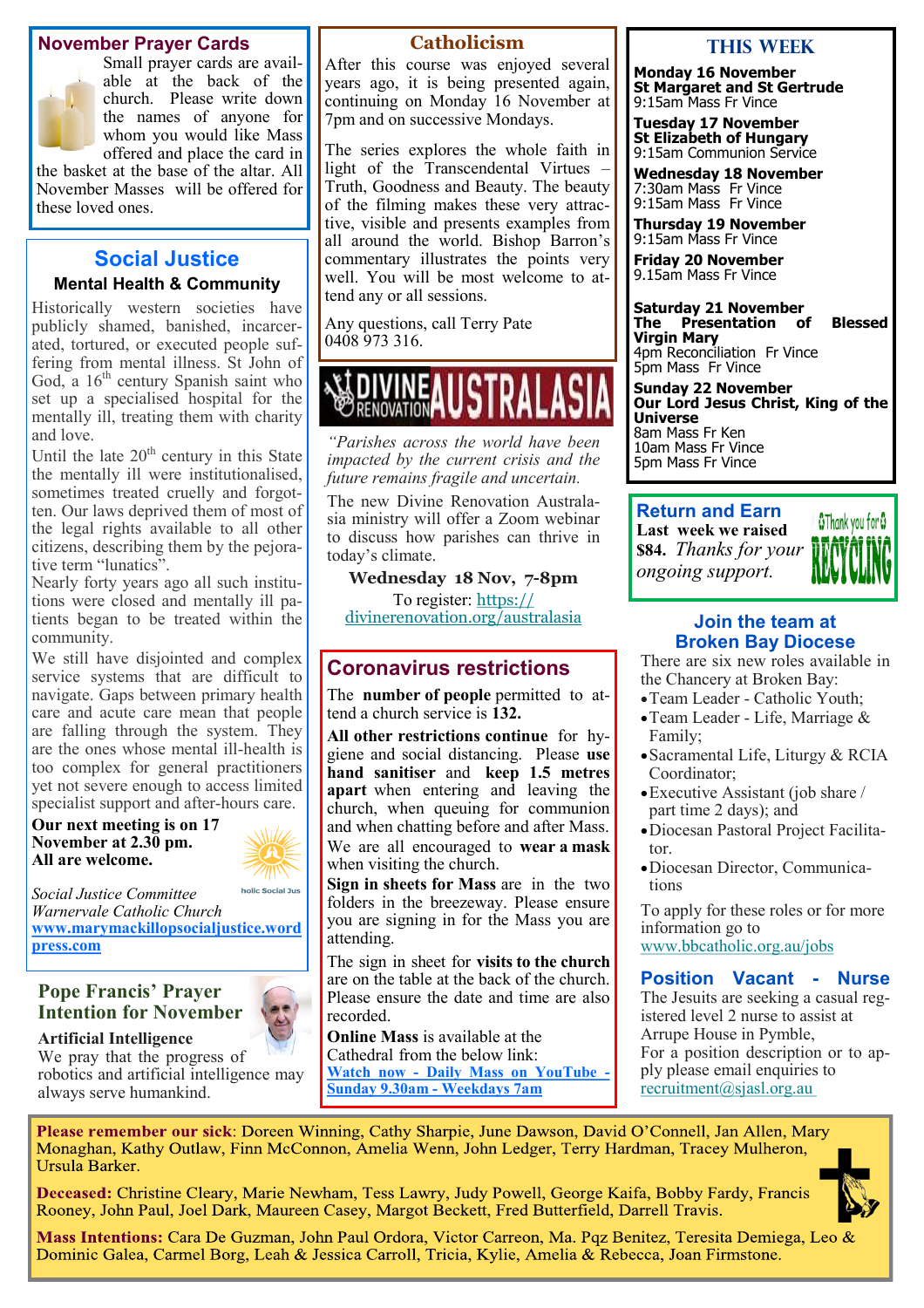## Readings at Mass

#### **First reading Proverbs 31:10-13, 19-20, 30-31**

#### **Give her a share in what she has worked for.**

A perfect wife—who can find her? She is far beyond the price of pearls. Her husband's heart has confidence in her, from her he will derive not little profit. Advantage and not hurt she brings him all the days of her life. She is always busy with wool and with flax, she does her work with eager hands. She sets her hands to the distaff, her fingers grasp the spindle. She holds out her hand to the poor, she opens her arms to the needy. Charm is deceitful, and beauty empty; the woman who is wise is the one to praise. Give her a share in what her hands have worked for, and let her works tell her praises at the city gates.

The word of the Lord

### **Responsorial Psalm Psalm 127:1-5**

#### R **Happy are those who fear the Lord.**

O blessed are those who fear the Lord and walk in his ways! By the labour of your hands you shall eat. You will be happy and proper.

Your wife like a fruitful vine in the heart of your house; your children like shoots of the olive, around your table R

Indeed thus shall be blessed the man who fears the Lord. May the Lord bless you from Zion in a happy Jerusalem all the days of your life.  $R$